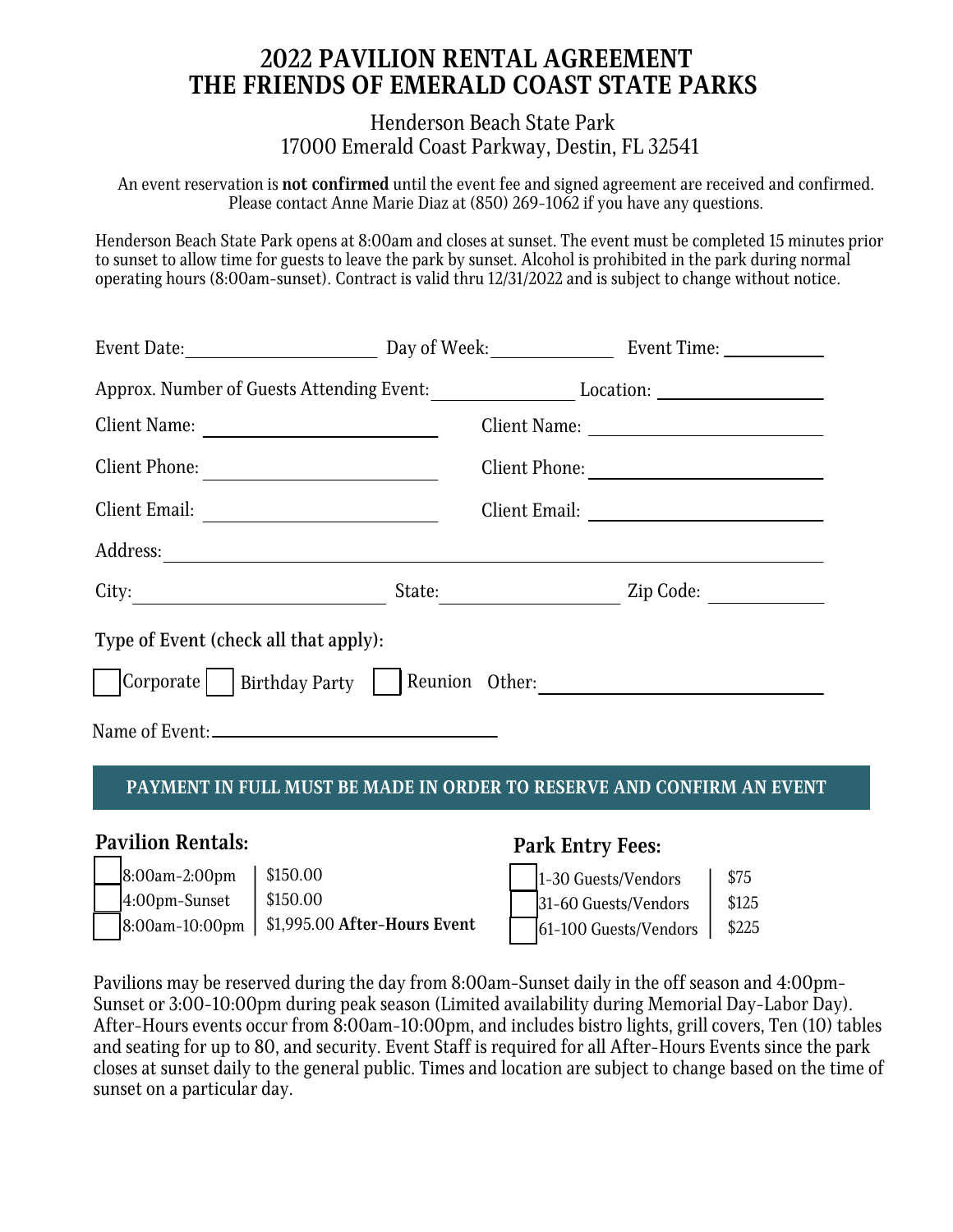## **Security Deposit:**

A deposit is required in addition to the ceremony fees and/or Pavilion rentals for all events in case of damages, unsatisfactory post event cleanup, and the use of prohibited items or overage guests/vendors. Deposits will be refunded within 10-14 business days after event.

**Security deposit for a private pavilion rental during park hours is:**

## **8am-2pm - \$100 4pm-Sunset - \$100**

# **Security deposit for a private pavilion rental for an After-hours event is: 8am-10pm - \$250**

Security Deposit:

## **PLEASE REVIEW ALL RULES & REGULATIONS THAT ARE IN PLACE FOR THE PARK TO CONTINUE TO CARE FOR AND PROTECT THE NATURAL RESOURCES AND PRESERVE THEM FOR THE FUTURE. FAILURE TO DO SO OR COMPLY WITH PARK RULES WILL RESULT IN THE FORFEITURE OF YOUR DEPOSIT.**

**CLIENT MUST READ AND INITIAL EVERY SECTION**

### **CANCELLATIONS**

Half of the total amount paid is NON-REFUNDABLE. Cancellations require a 30 day notice prior to the scheduled event for a refund of half of the total amount paid. Less than 30 days' notice from the scheduled event will forfeit all funds except the security deposit. There are no refunds due to weather except those that cause emergency park closures and or park emergencies. COVID-19 approved cancellations only apply to mandatory emergency park closures. **DRONES**

The launching, flying and landing of drones and other devices usage is prohibited within Henderson Beach State Park. Except in case of emergency when human life is endangered.

### **MEDIA RELEASE**

By initialing here you are authorizing Friend's of Emerald Coast State Parks and Henderson Beach State Park to use any photos and videos from your event for promotional purposes on our website and social media.

### **DECORATIONS**

*The following items are prohibited in the pavilion:*

| Balloons         | Glass            | <b>Artificial Flowers</b> | Rice      |
|------------------|------------------|---------------------------|-----------|
| <b>Bird Seed</b> | <b>Sparklers</b> | Glitter                   | Confetti  |
| Tiki Torches     | <b>Bonfires</b>  | <b>Crazy String</b>       | Fireworks |
| Candles          | Chinese Lanterns | Chandeliers               |           |
|                  |                  |                           |           |

### **ALCOHOL**

Henderson Beach State Park prohibits the consumption of alcohol while the park is open to the public (8:00am-sunset). Alcohol is only permitted in the park after 6:30pm, for an After-Hours event. Alcohol must be kept inside the pavilion at all times. Event staff will be onsite to insure beverage rules and laws are being followed.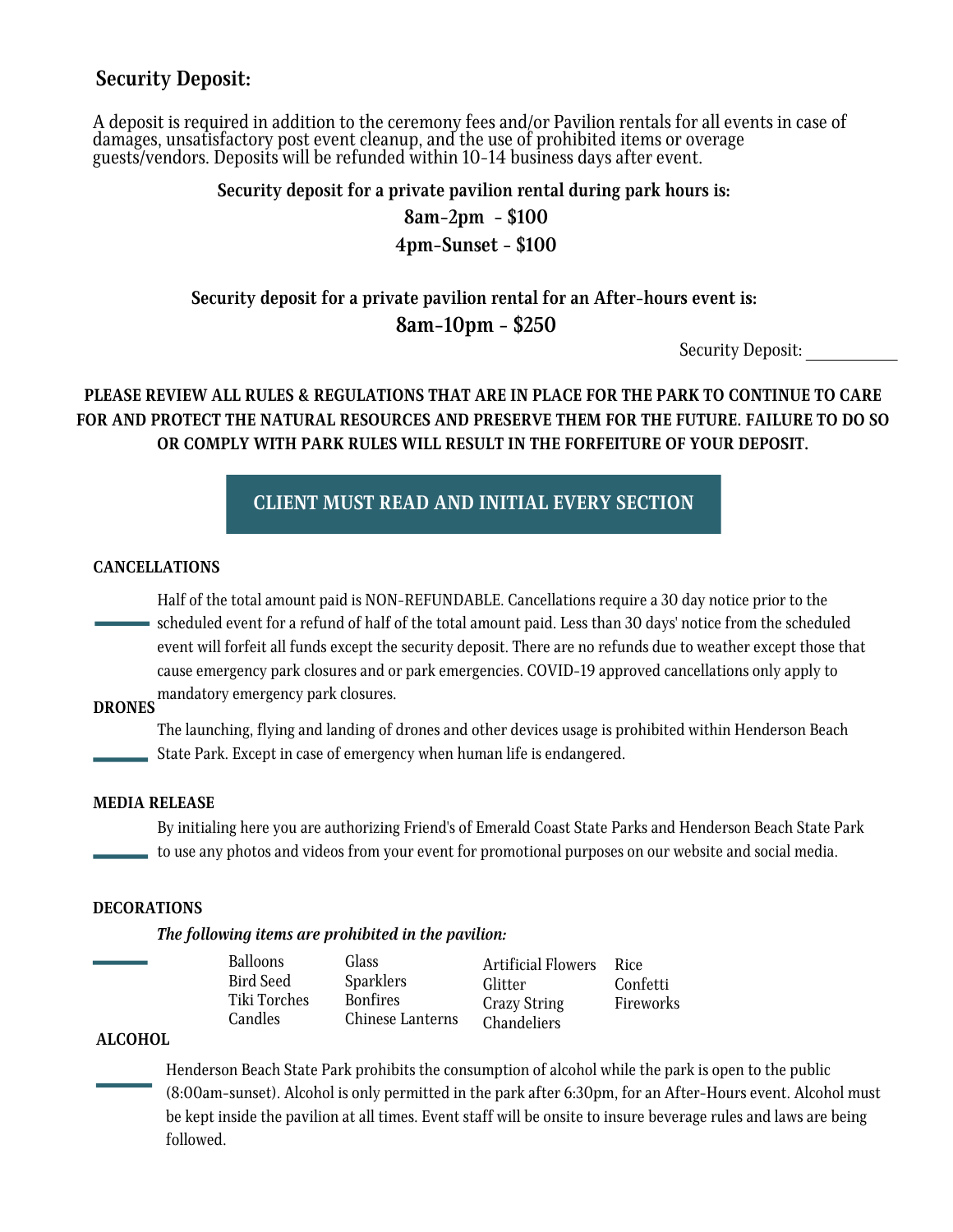### **PARKING**

Henderson Beach State Park is a popular destination for many. Parking is located near the beach access, however due to seasonality, parking may be limited and carpooling is recommended. No vehicles (including vendor vehicles and equipment may be left in the parking lot overnight.

### **SETUP & CLEANUP**

Everything must be completed within the specified time period reserved. The actual setup, takedown, and cleanup is the client's responsibility. If cleanup is required by event staff, this will result in additional charges. The park closes at Sunset and the event must be cleaned up and everyone must exit the park by Sunset. For After-Hours events failure to do so will result in \$150 fee for each additional 15 minutes past park closure.

### **PANDEMIC FORCE MAJEURE CLAUSE**

Neither Party will be liable for any failure or delay in performing an obligation under this Agreement that is due to any of the following causes, to the extent beyond its reasonable control: acts of God, accident, riots, war, terrorist act, epidemic, pandemic, quarantine, civil commotion, breakdown of communication facilities, breakdown of web host, breakdown of internet service provider, natural catastrophes, governmental acts or omissions, changes in laws or regulations, national strikes, fire, explosion, generalized lack of availability of raw materials or energy. For the avoidance of doubt, Force Majeure shall not include (a) financial distress nor the inability of either party to make a profit or avoid a financial loss, (b) changes in market prices or conditions, or (c) a party's financial inability to perform its obligations hereunder.

|                                                                                                                                                                                           | Pavilion Rental Fee: _________________ |  |  |  |
|-------------------------------------------------------------------------------------------------------------------------------------------------------------------------------------------|----------------------------------------|--|--|--|
| Entry Fee:: ___________________                                                                                                                                                           |                                        |  |  |  |
|                                                                                                                                                                                           | Security Deposit:                      |  |  |  |
|                                                                                                                                                                                           | Total Amount Due: _____________        |  |  |  |
| Please return the signed agreement to annemarie@fecsp.org.<br>If paying by check, please make payable to FECSP, and mail or deliver to:<br>17000 Emerald Coast Parkway, Destin, FL 32541. |                                        |  |  |  |
| Once the contract and payment have been confirmed a confirmation letter and receipt of payment<br>will be emailed or mailed to client as final confirmation.                              |                                        |  |  |  |
| Check here if paying by check                                                                                                                                                             | For Park Staff Use Only                |  |  |  |
|                                                                                                                                                                                           |                                        |  |  |  |
|                                                                                                                                                                                           | Check Number                           |  |  |  |